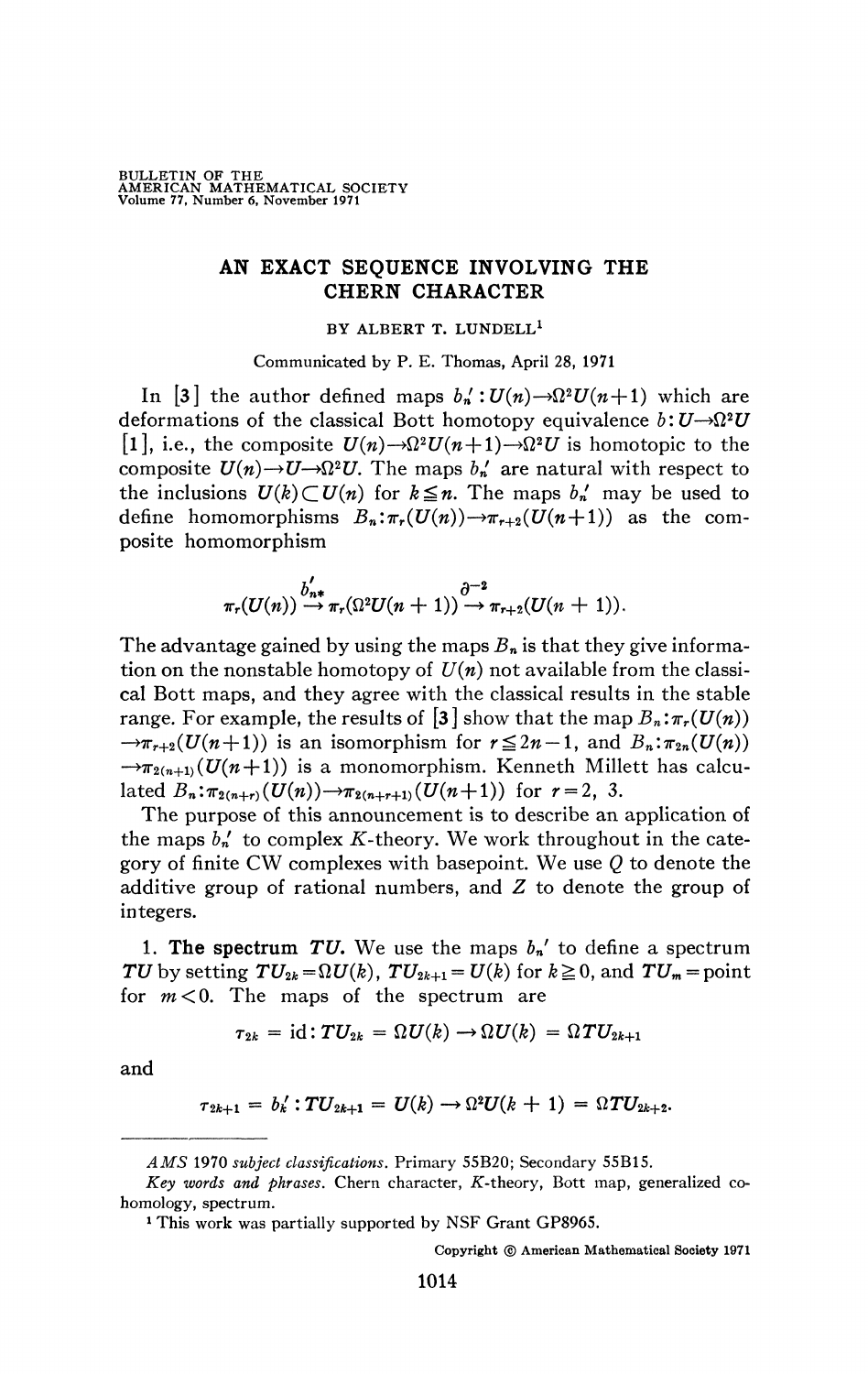We call TU the nonstable unitary spectrum.

To compute the homotopy of this spectrum, we use the maps  $B_n: \pi_r(U(n)) \to \pi_{r+2}(U(n+1))$  mentioned above and results about the iterates of these maps.

THEOREM 1. The homotopy groups of TU are as follows

$$
\pi_{2s-1}(TU) \cong Q/Z \quad \text{for } s \geq 0,
$$
  
\n
$$
\pi_{2s}(TU) \cong Z \quad \text{for } s < 0,
$$
  
\n
$$
\pi_r(TU) = 0 \quad \text{otherwise.} \square
$$

2. Relative spectra and cohomology. A relative spectrum  $(E, F)$ consists of spectra E and F and inclusion maps  $F_k \subset E_k$  such that the following diagram is homotopy commutative

$$
F_k \xrightarrow{\epsilon'_k} F_{k+1}
$$
  

$$
\bigcap \downarrow \qquad \downarrow \bigcap
$$
  

$$
E_k \xrightarrow{\epsilon_k} E_{k+1}.
$$

By using the co-exact sequence of pairs

$$
(X, *) \rightarrow (X, X) \rightarrow (CX, X) \rightarrow (SX, *) \rightarrow (SX, SX) \rightarrow \cdots
$$

and taking direct limits of the exact sequences of homotopy sets

$$
\cdots \longrightarrow [S^{k+1-n}X; E_k] \longrightarrow [CS^{k-n}X, S^{k-n}X; E_k, F_k] \longrightarrow [S^{k-n}X; F_k] \longrightarrow [S^{k-n}X; E_k] \longrightarrow \cdots
$$

where  $(E, F)$  is a relative spectrum, one obtains an exact cohomology sequence similar to the ordinary cohomology coefficient sequence.

THEOREM 2. If  $(E, F)$  is a relative spectrum, there is a long exact sequence  $(-\infty < n < \infty)$ ,

$$
\cdots \longrightarrow h^{n-1}(X; E) \xrightarrow{j_*} h^{n-1}(X; E, F) \xrightarrow{\beta} h^n(X; F) \xrightarrow{i_*} h^n(X; E) \longrightarrow \cdots
$$

The unitary spectrum BU is defined by  $BU_{2k} = \Omega U$  and  $BU_{2k+1} = U$ with maps  $id: BU_{2k} = \Omega U \rightarrow \Omega U = \Omega BU_{2k+1}$  and  $b: BU_{2k+1} = U \rightarrow \Omega^2 U$  $=\Omega BU_{2k+2}$ , where b is the classical Bott homotopy equivalence. We easily check that  $(BU, TU)$  is a relative spectrum and thus obtain

COROLLARY 3. There is a long exact cohomology sequence

$$
\cdots \longrightarrow h^{n-1}(X; BU) \xrightarrow{j_*} h^{n-1}(X; BU, TU) \xrightarrow{\beta} h^n(X; TU) \n\overset{i_*}{\longrightarrow} h^n(X; BU) \longrightarrow \cdots \square
$$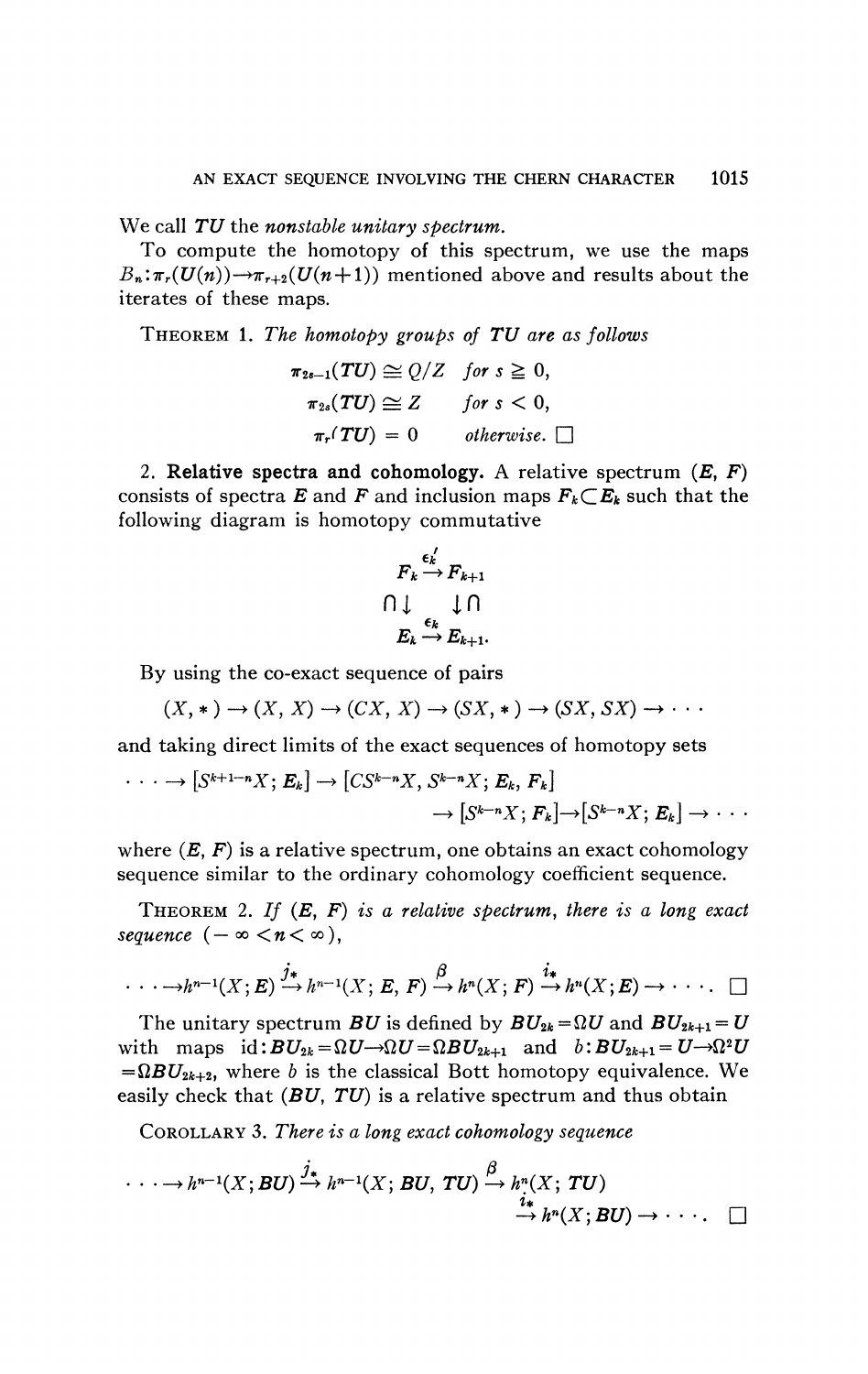Homotopy groups of a relative spectrum *(E, F)* are defined in the usual way, and there is a long exact sequence of homotopy groups of spectra involving the homotopy groups  $\pi_n(E, F)$ .

For the relative spectrum *(BU, TU),* a calculation shows that the following result holds.

THEOREM 4. *The homotopy groups of (BU, TU) are as follows* 

$$
\pi_{2s}(BU, TU) \cong Q \quad \text{for } s \geq 0,
$$
  

$$
\pi_r(BU, TU) = 0 \quad \text{otherwise.}
$$

*Moreover, the exact sequences*  $0 \rightarrow \pi_{2s}(BU) \rightarrow \pi_{2s}(BU, TU) \rightarrow \pi_{2s-1}(TU) \rightarrow 0$ *for*  $s \ge 0$  and  $0 \rightarrow \pi_{2s}(TU) \rightarrow \pi_{2s}(BU) \rightarrow 0$  *for*  $s < 0$  are just the exact se*quences*  $0 \rightarrow Z \rightarrow Q \rightarrow Q/Z \rightarrow 0$  and  $0 \rightarrow Z \rightarrow Z \rightarrow 0$ , respectively.

3. **Interpretation of the exact cohomology sequence.** In the cohomology sequence, the terms  $h^n(X; BU) {\cong} \widetilde{K}^n(X),$  reduced complex  $K$ -theory. (Recall we are working in the category of based complexes.)

The groups  $h^n(X; BU, TU)$  and the maps  $j^*: h^n(X; BU)$  $\rightarrow h^n(X; BU, TU)$  are determined by the following proposition. Let *H\** denote ordinary singular cohomology.

PROPOSITION 5. For each n,  $h^n(X; BU, TU) \cong \sum_{r \geq 0} \tilde{H}^{n+2r}(X; Q)$ . *The map*  $j_*$  *is the truncated (from below) Chern character* 

$$
j_* = ch' = \sum_{r \geq 0} ch_{n+2r} \colon \widetilde{K}^n(X) \to \sum_{r \geq 0} \widetilde{H}^{n+2r}(X; Q). \quad \Box
$$

Note that for  $n \leq 1$ ,  $ch' = ch$ , the Chern character. This proposition is proved using theorems about generalized cohomology theories derived from the spectral sequence. See Dyer [2, Chapter I].

Let  $T^n(X) = h^n(X; TU)$ . It remains to analyze  $T^n(X)$  and the maps  $i_*: T^n(X) \to \tilde{K}^n(X), \beta : h^n(X; BU, TU) \to T^{n+1}(X)$ . An easy calculation with the Chern character and the truncated Chern character establishes

PROPOSITION 6. For each n,  $T^{n+1}(X) = \sum_{r \geq 0} \tilde{H}^{n+2r}(X) \otimes Q/Z$  $+ \tilde{T}^{n+1}(X)$ . The map  $\beta$  has cokernel isomorphic to  $\sum_{r\geq 0} \tilde{H}^{n+2r}(X) \otimes Q/Z$ . *The map i is a monomorphism*  $\tilde{T}^{n+1}(X) \rightarrow \tilde{K}^{n+1}(X)$ .  $\Box$ 

REMARKS. (i) Although Im  $\beta \cong \sum_{r \geq 0} \tilde{H}^{n+2r}(X) \otimes Q/Z$ , the map  $\beta$  is not  $1 \otimes \rho$ :  $\sum_{r \geq 0} \tilde{H}^{n+2r}(X) \otimes Q \rightarrow \sum_{r \geq 0} \tilde{H}^{n+2r}(X) \otimes Q/Z$  where  $\rho$  is the projection  $Q \rightarrow Q/Z$ .

(ii) The direct sum splitting of  $T<sup>n</sup>(X)$  is not natural with respect to maps  $f: X \rightarrow Y$ , as can be seen by using the inclusion map  $RP^{2n-1} \rightarrow R P^{2n}$ .